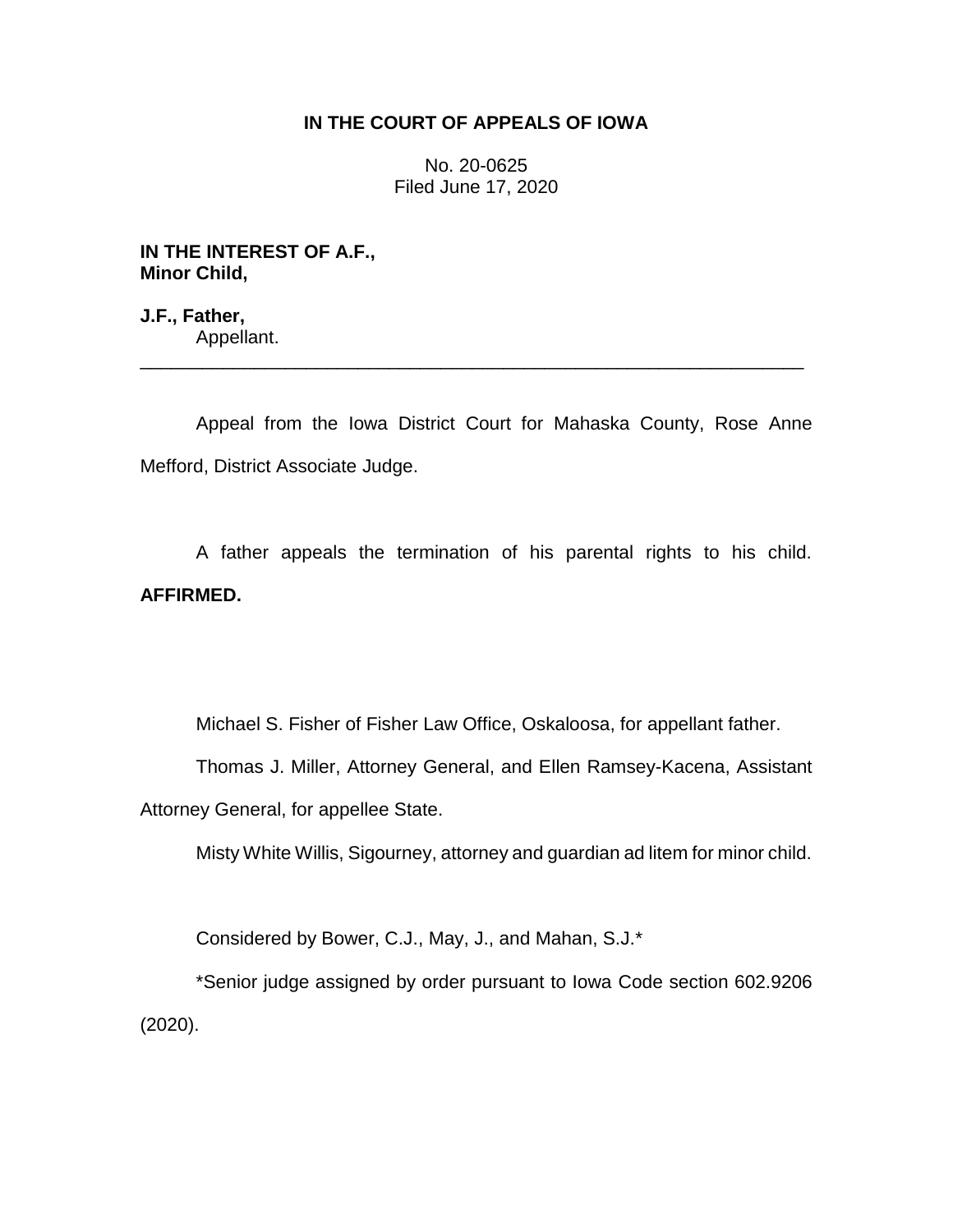### **MAHAN, Senior Judge.**

 $\overline{a}$ 

A father appeals the termination of his parental rights to his child, born in  $2017<sup>1</sup>$  He contends the State failed to prove the grounds for termination cited by the juvenile court, the court should have granted him additional time to work toward reunification, the department of human services failed to make reasonable efforts toward reunification, and termination was not in the child's best interests. We affirm.

## *I***.** *Background Facts and Proceedings*

This family came to the attention of the department of human services in November 2017, when A.F. tested positive for marijuana at birth. The family participated in services, and the department closed the case in May 2018. In August 2018, the parents tested positive for methamphetamine. There were also concerns regarding domestic violence in the home. A.F. was removed from their care in September 2018 and adjudicated in need of assistance.

An array of rehabilitative services were offered to the parents, including supervised visitation, family team meetings, safety planning, substance-abuse and mental-health treatment, transportation assistance, and drug testing. After completing a substance-abuse evaluation in December 2018, the father was recommended to participate in extended outpatient treatment. The father stated he "ha[d] issues with stopping the use of marijuana." He requested inpatient treatment but did not follow through with appointments to explore treatment

<sup>&</sup>lt;sup>1</sup> The parental rights of child's mother were also terminated. Her petition on appeal was dismissed as untimely.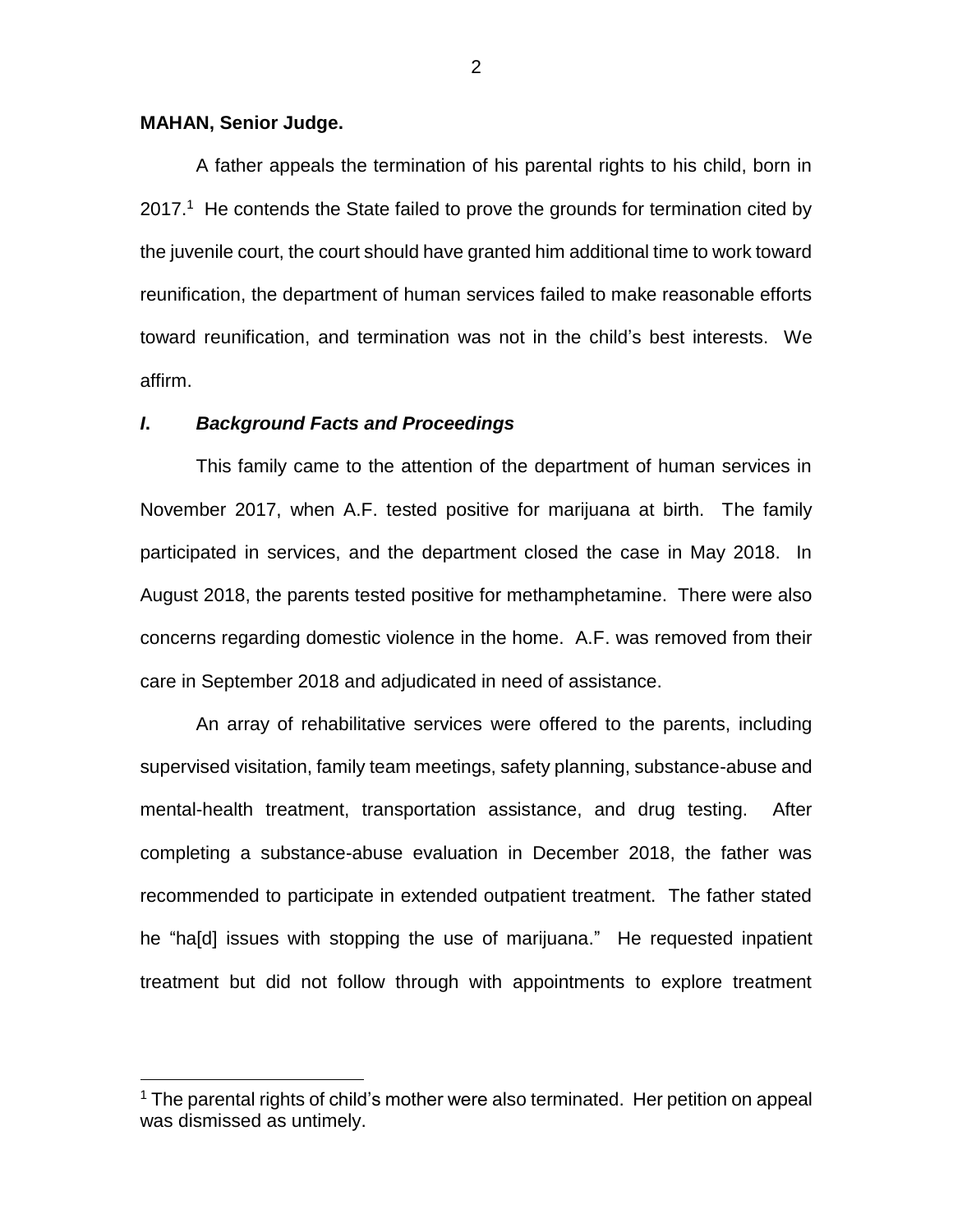options. The parents "were cutting almost every supervised visit with [the] child short."

Both parents tested positive for methamphetamine and marijuana in March 2019. The State filed a petition to terminate their parental rights. The mother began inpatient treatment, and A.F. was returned to her care in April. The father participated in supervised visits with A.F. at the mother's treatment facility. The mother completed treatment in May, and she and A.F. moved to her father's home. Around that time, the father began inpatient treatment. He completed treatment in June, but he did not transition to a halfway program as recommended. Instead, he moved in with the mother and A.F. The department had difficulty making contact with the parents, which was especially concerning because they were living in a home with known drug users. Both parents tested positive for methamphetamine and marijuana in July 2019. The child was removed from the home<sup>2</sup> and placed in foster care.

The termination hearing was held over two days in October and November 2019. The record before the juvenile court indicated the child had been removed from the parents' care for more than six of the last twelve months, the parents were both residing in inpatient treatment and without other department-approved housing, and the parents' visits with the child remained fully supervised. The department caseworker and guardian ad litem recommended termination of parental rights.

 $\overline{a}$ 

 $2$  The trial return of the child to the mother's care was for 109 days.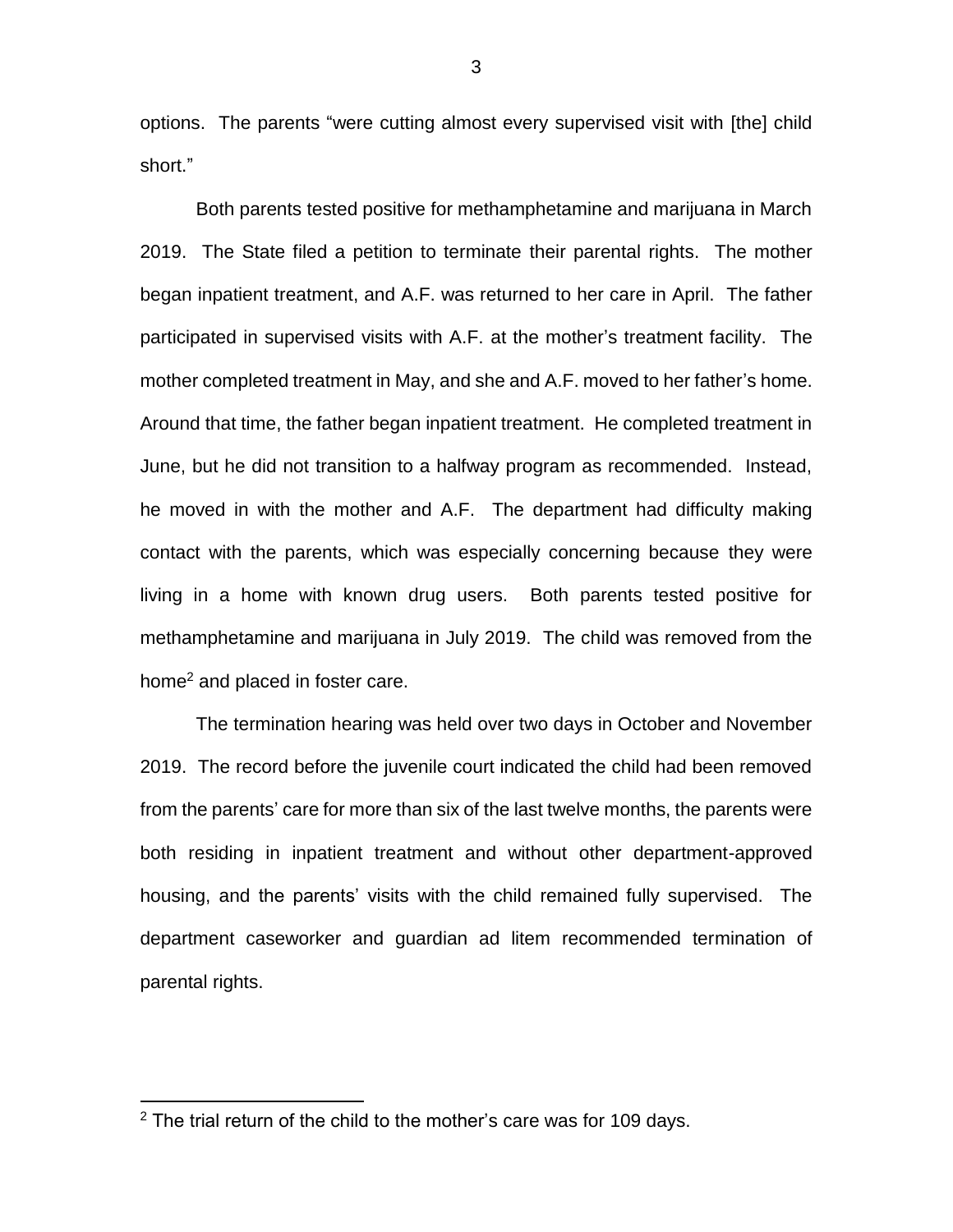Following the termination hearing, the court entered its order terminating the father's parental rights pursuant to Iowa Code section 232.116(1)(h) and (*l*) (2019). The father appealed.

#### *II***.** *Standard of Review*

Appellate review of termination-of-parental-rights proceedings is de novo. *In re L*.*T*., 924 N.W.2d 521, 526 (Iowa 2019). Our primary consideration is the best interests of the child, *In re J*.*E*., 723 N.W.2d 793, 798 (Iowa 2006), the defining elements of which are the child's safety and need for a permanent home. *In re H*.*S*., 805 N.W.2d 737, 748 (Iowa 2011).

## *III***.** *Discussion*

The father challenges the sufficiency of the evidence supporting the grounds for termination cited by the juvenile court. We may affirm if we find clear and convincing evidence to support any of the statutory provisions. *See In re A*.*B*., 815 N.W.2d 764, 774 (Iowa 2012). We will focus on Iowa Code section 232.116(1)(h), which requires proof of several elements, including proof the child could not be returned to the father's custody at the present time. *See* Iowa Code § 232.116(1)(h)(4).

At the time of the termination hearing, the father was in inpatient treatment. His testimony indicated he had continued to use drugs throughout the child's life. Specifically, the father stated he did not stop using drugs after the child's initial removal in August 2018. He acknowledged his "participation in services was limited until late April 2019." He testified he was using drugs when he entered inpatient treatment in May 2019. He stayed clean "maybe a week" after he was released from treatment in June 2019. He stated he last used drugs on August

4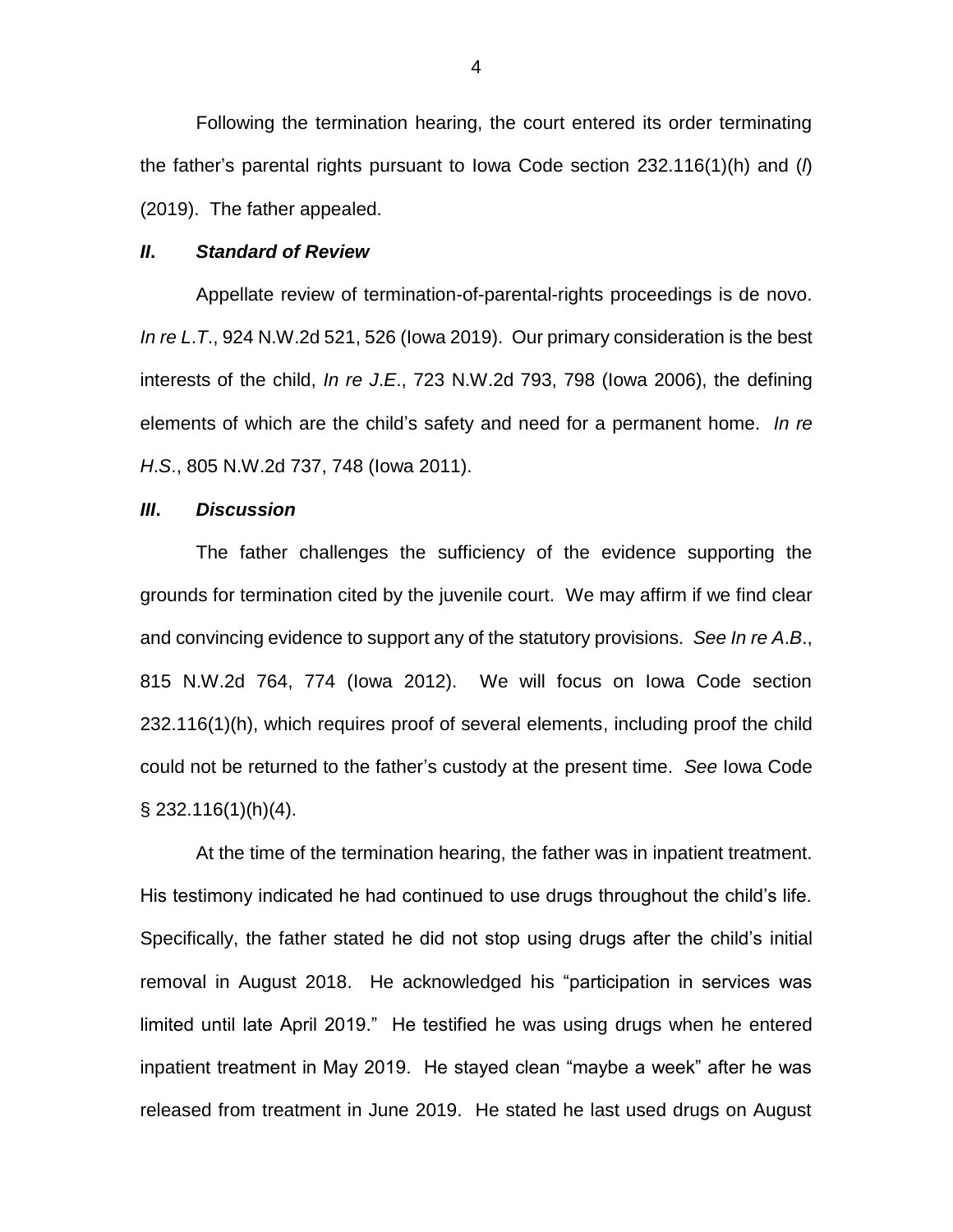20, the day he checked into his current inpatient treatment facility. The father stated he was "supposed to graduate" in a few days, but he "asked them if he could stay a little bit longer." He planned to participate in "extreme outpatient" treatment upon his release, and he had applied for housing assistance to get an apartment. He testified the child could be returned to his care immediately, but he would "like to have some more time to get my housing figured out before we move him" because "he's already been moved so many times."

We acknowledge the father is taking steps to gain control of his life. But we cannot ignore his past. As the juvenile court observed, the father's substance abuse began at age eleven, his abuse "has been chronic," and he is "a danger to the child when under the influence of drugs." We concur in the court's finding that the father has not yet shown the ability to "break free from [his] methamphetamineusing lifestyle when [he is] not in a controlled environment," "to the detriment of the child." We also agree with the court's finding that despite services offered to the father for more than two years, "[a]ll of the original probable harms to the child still exist." We affirm the court's finding that the child could not be returned to the father's custody at the time of the termination hearing. Iowa Code section 232.116(1)(h) was satisfied.

The father next claims, "Assuming that the juvenile court was correct and the child could not be placed with [him] on the day of the termination hearing, the court erred in determining that an additional period of time would not correct the situation." The juvenile court observed:

While patience is allowed [for] parents to remedy their deficiencies, that time must be limited because the delay may translate into intolerable hardship for the children. June and July of 2018 are the

5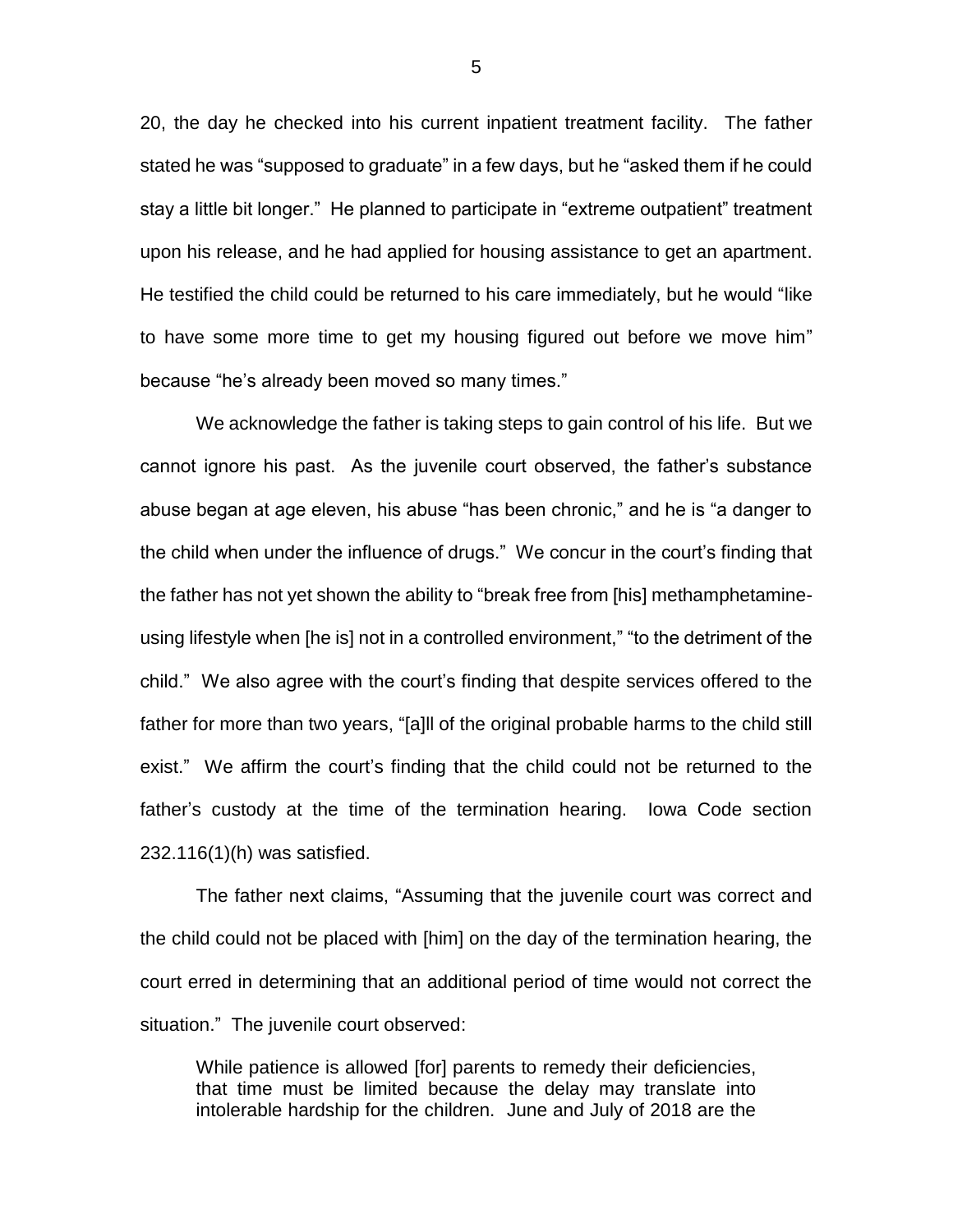only months of this child's young life that the [d]epartment was not involved in it. Neither parent made a serious attempt at drug treatment until the child had already been out of the home over six months and a petition to terminate parental rights was filed.

(Citations omitted.) The court further found the father's "prognos[is] indicate[s] that the child in interest will not be able to be returned to the custody of the child's parents within a reasonable period of time considering the child's age and need for a permanent home." The same issues that caused A.F. to be removed from the parents' care continue to exist. "Children should not be forced to wait for their parents to be able to care for them, particularly when we have so little evidence to rely upon to believe the circumstances will be different in six months." *In re M.M*., No. 15-0214, 2015 WL 1332330, at \*2 (Iowa Ct. App. Mar. 25, 2015). Additional time was not warranted under these circumstances.

The father also argues the State failed to make reasonable efforts toward reunification. Specifically, he claims "even with all the progress [he] made with his sobriety and mental-health treatment, the department refused to increase his visits past two hours fully supervised per week." Despite error-preservation concerns regarding the father's claim, $3$  the department need only provide those services that are reasonable under the circumstances. *See In re S.J.*, 620 N.W.2d 522, 525 (Iowa Ct. App. 2000). At the end of first day of the termination hearing, "based upon the testimony [the court had] heard to this point," the court expressly

 $\overline{a}$ 

 $3$  The State contends the father has not preserved error on this claim, as he did not raise it to the juvenile court prior to the termination hearing. *See In re A.A.G.*, 708 N.W.2d 85, 91 (Iowa Ct. App. 2005) ("The [d]epartment has an obligation to make reasonable efforts toward reunification, but a parent has an equal obligation to demand other, different, or additional services prior to a permanency or termination hearing.").